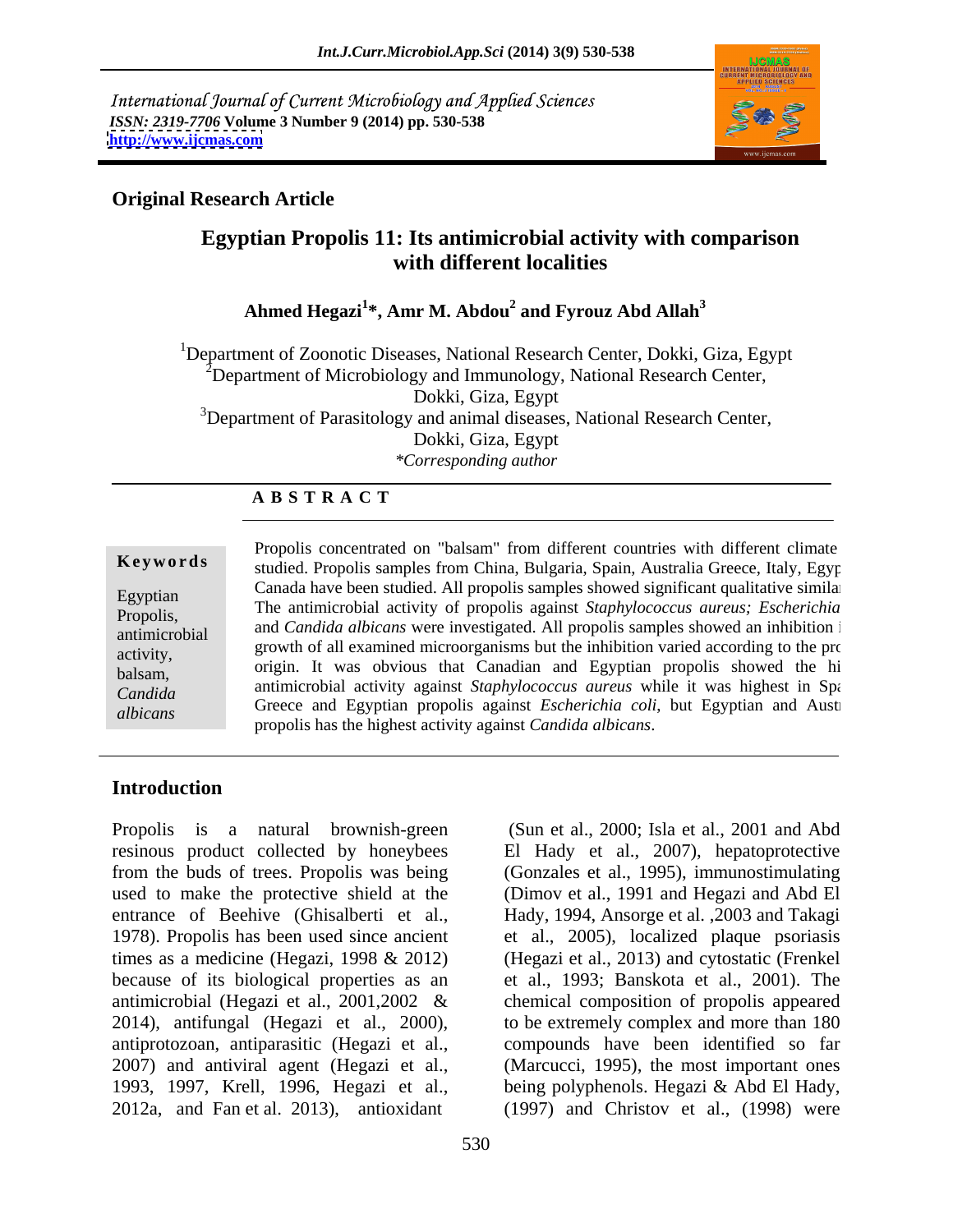analyzed Egyptian propolis. Flavonoid with 50 ml of 70% ethanol (twice after 24 aglycones and especially flavanones are typical components of poplar propolis. A series of triterpenes in Egyptian propolis were identified, including the characteristic **Antibacterial assay** animal sterol precursor lanosterol. In temperate climatic zones the main source of Two bacterial strains were used: propolis is poplar buds, (Greenaway et al., Staphylococcus aureus and Escherichia coli.<br>1987: Wollenweber et al., 1987: Bankova et The bacterial suspension was prepared and al., 1992; Bonvehi et al., 1994; Markham et antimicrobial activity of propolis from different countries. Escherichia coli was enriched on

Propolis samples were kindly obtained from

Two bacterial species including Gram positive and Gram negative and one strain of yeast were used in this investigation. These bacteria were kindly provided from test (Hegazi et al, 2012b). Department of Zoonotic Diseases, National Research Center, Egypt and Department of **Antifungal assay** Botany, Faculty of Sciences, Al Azhar *aureus* (ATCC 25923) while the Gram negative bacteria was *Escherichia coli* (ATCC 35218). The yeast was *Candida* 

One gram of each sample was cut into small pieces and extracted at room temperature

with 50 ml of 70% ethanol (twice after 24 hours). The alcoholic extract was evaporated under vacuum at 50  $\degree$ C till dryness.

#### **Antibacterial assay**

The bacterial suspension was prepared and al., 1996), In such cases chemical Mc-Farland turbidity standard  $(5x10^7)$ composition of propolis and connected with organisms / ml) tubes. It was further diluted its biological activity will be changed to obtain a final of  $5X10^6$  organisms / ml. (Hegazi et al., 2000).So, the aim of this *Staphylococcus aureus* was enriched on work is to investigate the variation in their polymyxin agar (Finegold & Sweeney, **Materials and Methods** subculture on nutrient broth for further **Propolis: Propolis: 1979**). The broth was inoculated by the 20 Egypt, China, Bulgaria, Span, Australia, ul of 20 % propolis extract. The tubes were Greece, Italy and Canada. The strategy incubated at 37<sup>o</sup>C for 24 hr. The growth of **Bacterial and fungal strains inhibitions** of the bacterial growth due to Two bacterial strains were used: *Staphylococcus aureus* and *Escherichia coli*. The bacterial suspension was prepared and adjusted by comparison against 0.5 7  $^6$  organisms / ml organisms / ml. a selective media While *Escherichia coli* was enriched on MacConkey broth. Both bacteria were bacterial propagation (Cruickshank et al., ul/10 ml broth either with *Staphylococcus aureus* or *Escherichia coli*. Then added 40 control bacterial strains as well as propolis were measured by spectrophotometer (as turbidity) at 420 nm wavelength. The mean values of inhibition were calculated from triple reading in each test (Hegazi et al, 2012b).

### **Antifungal assay**

University, Asuit Branch, Egypt. The Gram The antifungal activity of tested propolis positive bacteria were *Staphylococcus*  samples was carried out against *Candida albicans.* suspension (40 ul/10 ml). Then added 40 ul **Extraction and sample preparation** at 28<sup>o</sup>C for 48hr. The growth as well as *albicans* (562) as described in British Pharmacopoeia (1968). Sabouraud's glucose agar and broth inoculated by the spore of 20 % propolis. The tubes were incubated inhibition were measured by spectrophotometer (as turbidity) at 420 nm wavelength .The mean value of inhibition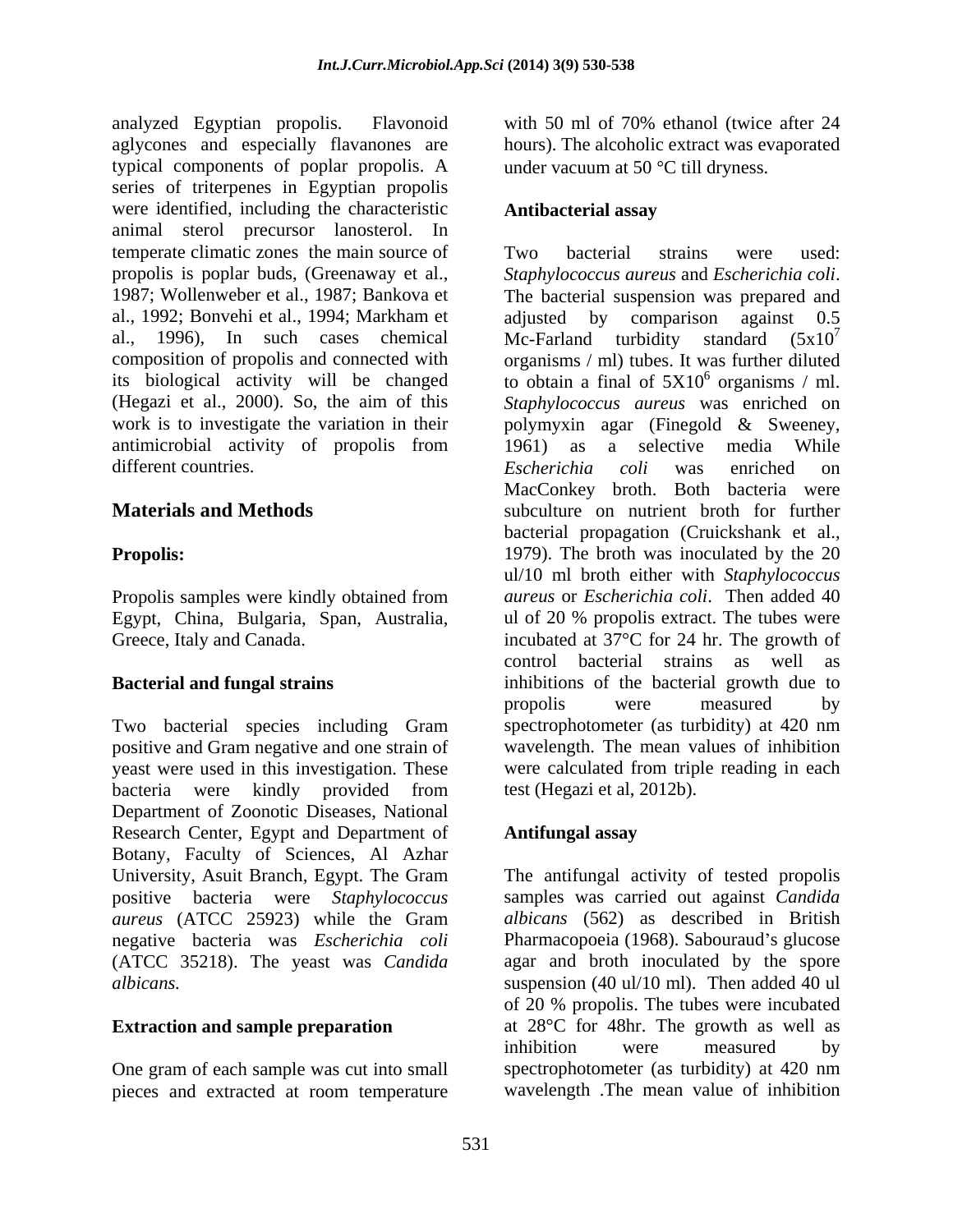The broth dilution method provides a direct<br>measurement of MIC and determines the Statistical analysis measurement of MIC and determines the ability of the pathogen to grow in broths containing ten different antimicrobial represented as means ± standard error, and agents. The micro dilution was performed in were analyzed using analysis of variance a 96-well microtiter plate. It was used to test (ANOVA). The significance of difference 10 antibiotics, propolis and normal bacterial between means at P<0.05 was calculated growth in a range of eight two fold dilutions. using the Duncan Multiple Range Test The method starts by using a sterile loop of representative colonies from a 24 hour microbial culture plate. The both bacterial **Results and Discussion** colonies and yeast are then suspended in 5 mL of 0.9% NaCl, and the bacterial or yeast suspension is standardized by adjusting the turbidity to a 0.5 McFarland standard concentrated on "balsam" (extract with 70%) milliliter). Growth is recorded by monitoring the turbidity of each well, and the first dilution with no visible growth is considered to be the MIC for that isolate (Hegazi et al., 1996 and Watts et al., 1995).

# *Measurement of Total Flavonoid Content*

Total phenolic contents of the propolis were coli, and Candida albicans were colorimetric method (Vernon et al., 1999). Total flavonoid was determined using the method of Meda *et al.* (2005) with minor modifications. In brief, 0.25 mL of sample (0.1 mg/mL) was added to a tube contained 1 mL of double-distilled water followed by it was highest in Spanish, Greece and 0.075 mL of 5% NaNO2, 0.075 mL of 10% Egyptian propolis against *Escherichia coli*, 6 min, sequentially. Finally, the volume of the reaction solution was adjusted to 2.5 mL<br>with double-distilled water. The absorbance The total flavonoid with double-distilled water. The absorbance The total flavonoid contents varied<br>of the solution was measured at 410 nm considerably with the highest values of the solution was measured at 410 nm wave length in a spectrophotometer. Caffeic

were calculated from triple reading in each acid is a ubiquitous flavonoid was used as a test (Hegazi and Abd El Hady, 2002). standard to quantify the total flavonoid *Minimum inhibitory concentrations* Catechin equivalents (CE) mg/10 g propolis. content of ethanol extract of the honeys and the results were expressed in microgram

### *Statistical analysis*

The results obtained in the present work are (Steel and Torrie, 1980).

### **Results and Discussion**

 $(1.5X10<sup>8</sup>$  colony-forming units per ethanol). Propolis samples from China, *Using Folin-Ciocalteu Assay* propolis collected from different countries determined spectrophotometrically investigated (Table 1). All propolis samples according to the Folin-Ciocalteu showed an inhibition in the growth of all 0.075 mL of 5% NaNO2, 0.075 mL of 10% Egyptian propolis against *Escherichia coli*, AlCl3 and 0.5 mL of 1 M NaOH at 0, 5 and but Egyptian and Australian propolis has the Propolis from 8 countries with different climate were investigated. Investigation was concentrated on "balsam" (extract with 70% Bulgaria, Spain, Australia Greece, Italy, Egypt and Canada have been investigated. Egyptian, Chinese, Bulgarian Spanish, Australian Greece, Italian and Canadian propolis showed significant qualitative similarities. The antimicrobial activity of against *Staphylococcus aureus; Escherichia coli*, and *Candida albicans* were examined microorganisms but the inhibition varied according to the propolis origin. It was obvious that Canadian and Egyptian propolis showed the highest antimicrobial activity against *Staphylococcus aureus* while it was highest in Spanish, Greece and Egyptian propolis against *Escherichia coli*, but Egyptian and Australian propolis has the highest activity against *Candida albicans*.

> The total flavonoid contents varied considerably with the highest values obtained for Canadian propolis. Similarly,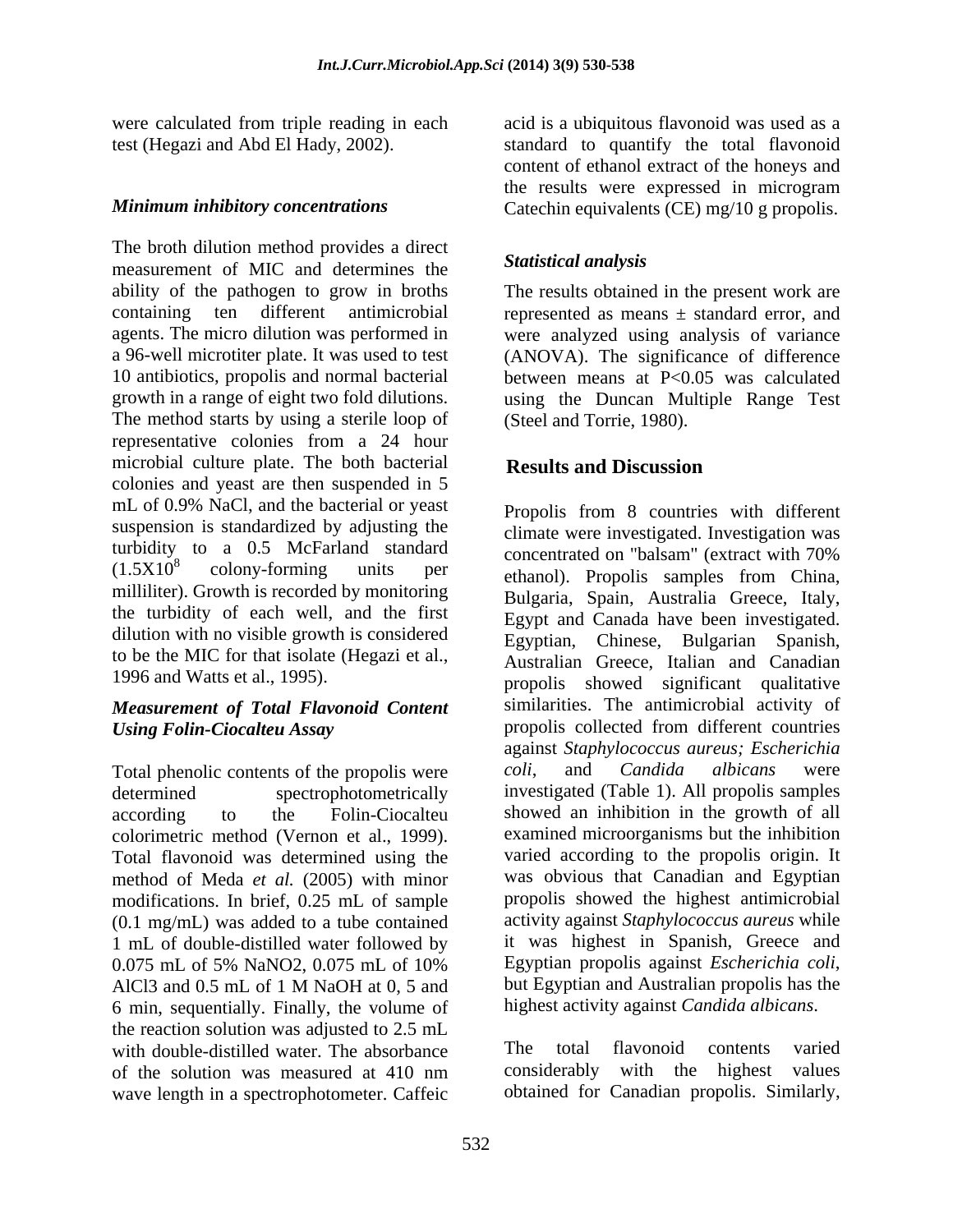propolis as Catechin equivalent by the Folin- Ciocalteu method (Table 3).

but the inhibition varied according to the pathogens isolated from mastitis to against *Escherichia coli*, but Egyptian and variation in the antimicrobial activity seems 2001). to be due to the differences in the chemical composition of different propolis samples. These results were in agreement with Hegazi & Abd El Hady (2001 and 2002) and Popova et al. (2005) who found that the antimicrobial activity differs according to the differences in the chemical composition and propolis origin. The variation of the antibacterial activity of propolis from area to area refereed to the chemical composition of antibacterial activity against different propolis, which had a synergistic effect of various phenolic compounds as well as flavonoids. Also geographic areas differ due to plant flora which reflected in the propolis constituents. The antimicrobial activity of propolis differs from region to region. Similar results were found in USSR (Shub et standardize its application as a single al., 1978); in Poland (Meresta and Meresta, 1983). Pepeljnjak et al., (1985) Croatia, Yugoslavia; in Hungary Petri et al., (1988)

much variation was seen in total flavonoid and Serra & Escola, (1995) from Brazil, content. Total phenolic contents of propolis Uruguay and China. Abd El Fattah et al., samples varied from 4.22 to 9.11 mg/10 g (1993), Hegazi et al. (1996) from Egypt and from Europe (Hegazi et al., 2000).

Propolis samples from Egypt, China, (MIC) of selected antimicrobial drugs were Bulgaria, Spain, Australia Greece, Italy and determined using micro broth dilution Canada have been investigated. Egyptian, system. Broth dilution method provides a Chinese, Bulgarian Spanish, Australian direct measurement of MIC and determines Greece, Italian and Canadian propolis the ability of the pathogen to grow in a broth showed significant qualitative similarities. containing the antibacterial agent. Taking in All propolis samples showed an inhibition in consideration that the majority of authors the growth of all examined microorganisms have noted the increase in the resistance of propolis origin. It was obvious that antibiotics (Pol & Ruegg, 2007 and Akram Canadian and Egyptian propolis showed the et al., 2013), the aim of the current study highest antimicrobial activity against was to evaluate the antibacterial activity of *Staphylococcus aureus* while it was highest propolis, as a natural alternative to some of in Spanish, Greece and Egyptian propolis the commonly used antibiotics, against Australian propolis has the highest activity antibacterial activity against bacteria with against *Candida albicans*. The antimicrobial more efficiency than some of the tested activity of propolis reflected to its antibiotics. Such activity was documented constituent which differs from area to area earlier against various microbial strains depending on its chemical composition. The (Hegazi, 1998 and Hegazi, & Abd El Hady, The minimum inhibitory concentrations pathogens isolated from mastitis to bacteria. Propolis exhibited potent 2001).

> This antimicrobial activity is due to the unique chemical composition of propolis (Hegazi, &. Abd El Hady, 2001 and Hegazi, &. Abd El Hady, 2002). Although, the chemical composition of propolis extracted with different solvents is different, Ivancajic et al. (2010) found that propolis extracted by five different solvents exhibited a significant antibacterial activity against different bacterial strains including exotic pathogenic bacteria such as *S. aureus* and *Bacillus cereus*. Although this study confirmed the efficacy of propolis as antibacterial agent against bacterial strains isolated from mastitis, further investigation is needed to antibacterial agent or in combination with other antibacterial agents.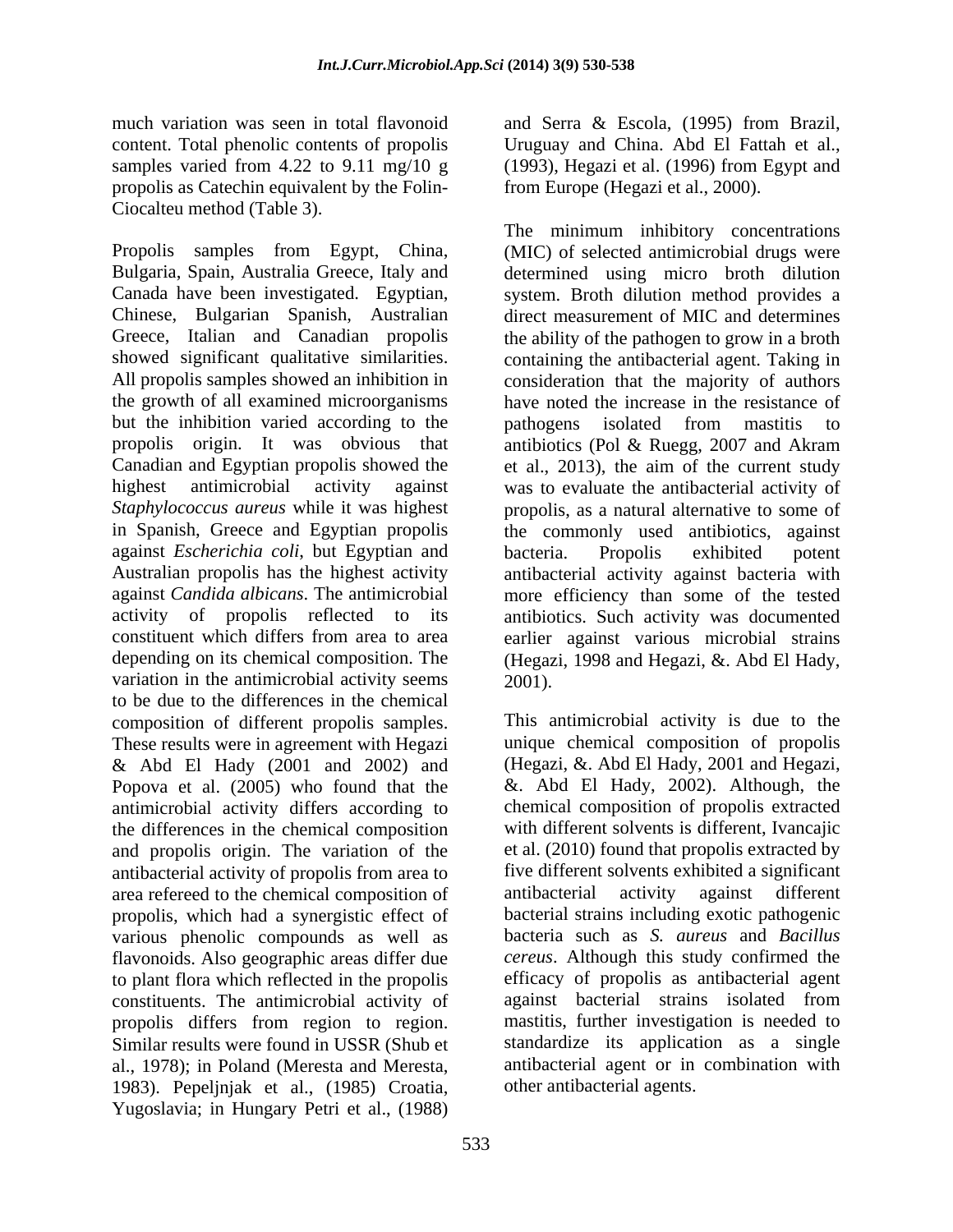The comparison between the activity of that propolis concentration of 5% or 10 % different therapeutic agents (against bacteria prevented growth of fungus and the lower and fungi) as Tetracycline and Ketoconazole concentration did not completely suppress in relation to different propolis samples growth. Also Hegazi et al., (1996-b) found revealed that the propolis samples were that the minimal inhibitory concentration of effectively acting to inhibit the pathogens Egyptian propolis ranged between 10 and 30 growth more than Tetracycline and Ketoconazole. The minimum inhibitory concentration (MIC) of propolis samples were determined and recorded in Table (2) and the light of the highest values against the tested microorganisms. The minimum inhibitory concentration of propolis against *Candida albicans* ranged from  $1.048 - 4.048$  mg/ ml. Some authors as Olivieri et al., (1981) found that 4 - 40 mg total flavones (extracted from propolis) had in vitro inhibitory activity against some fungi and yeasts. Also Pepeljnjak et al. (1982) found that concentration of 15 - 30 mg/ml pure propolis extract inhibited the growth of: *Candida albicans, Asprgillus flavus, Asprgillus ochraceus*, *Penicillium virdicatum* and *Penicillium natatum*. Also Kovacs (1984) found pure propolis extract in a concentration of 15-30 mg/ml was needed to inhibit the growth of *Candida albicans, Asprgillus flavus, A. Ochraceus,* extracts against 17 fungal pathogens.They found propolis extract inhibited Candida and all tested dermatophytes. Lori (1990) found

that propolis concentration of 5% or 10 % mg/ml.

*Penicillium viridicatum* and *P. notatum*.<br>Milena et al., (1989) used 10 % propolis particular the suppressive effect of NF The total flavonoid contents varied considerably with the highest obtained for Canadian propolis. Similarly, much variation was seen in total flavonoid content. Total phenolic contents of propolis samples varied from 4.22 to 9.11 mg/10 g propolis as Catechin equivalent by the Folin- Ciocalteu method. Polyphenols includes flavonoids, phenolic acids and their esters and are present in relatively high concentrations in propolis (Greenaway et al., 1990, Abd El-Hady and Hegazi, 2002; Hegazi and Abd El Hady (2008). Also propolis has activation of cytokines Hegazi (2009). Caffeic acid phenethyl ester (CAPE) is an active component of honeybee propolis extracts. It has several positive effects, including anti-inflammatory, anti-oxidation, anti-cancer, anti-bacterial, anti-viral, antifungal, and immunomodulatory effects. In particular, the suppressive effect of NF kappa B may disrupt a component of allergic induction (Jung et al., 2008).

| Treatment                      | Staphylococcus aureus | Escherichia coli   | Candida albicans  |
|--------------------------------|-----------------------|--------------------|-------------------|
| Pathogen normal growth         | $1.275 \pm 0.006*$    | $1.256 \pm 0.0017$ | $1.758 \pm 0.022$ |
| Egyptian propolis              | $0.109 \pm 0.003$     | $0.396 \pm 0.0041$ | $0.102 \pm 0.005$ |
| Chinese propolis               | $0.156 \pm 0.002$     | $0.460 \pm 0.0092$ | $0.167 \pm 0.003$ |
| Bulgarian propolis             | $0.187 \pm 0.008$     | $0.534 \pm 0.0039$ | $0.137 \pm 0.005$ |
| Spanish propolis               | $0.112 \pm 0.008$     | $0.629 \pm 0.0005$ | $0.175 \pm 0.001$ |
| Australian propolis            | $0.166 \pm 0.003$     | $0.434 \pm 0.0019$ | $0.167 \pm 0.005$ |
| Greece propolis                | $0.192 \pm 0.006$     | $0.329 \pm 0.0005$ | $0.275 \pm 0.001$ |
| Italian propolis               | $0.164 \pm 0.009$     | $0.740 \pm 0.0019$ | $0.187 \pm 0.005$ |
| Canadian propolis              | $0.101 \pm 0.009$     | $0.364 \pm 0.0039$ | $0.193 \pm 0.011$ |
| Tetracycline (50ug)            | $0.095 \pm 0.0001$    | $0.469 \pm 0.0003$ | $1.700 \pm 0.002$ |
| Ketoconazole $(50 \text{ ug})$ | $1.233 \pm 0.004$     | $1.270 \pm 0.0011$ | $0.638 \pm 0.003$ |

**Table.1** Antimicrobial activity of different Propolis

\* Growth Inhibition = Inhibition of the growth measured by turbidity on 420 nm analyzed by spectrophotometer.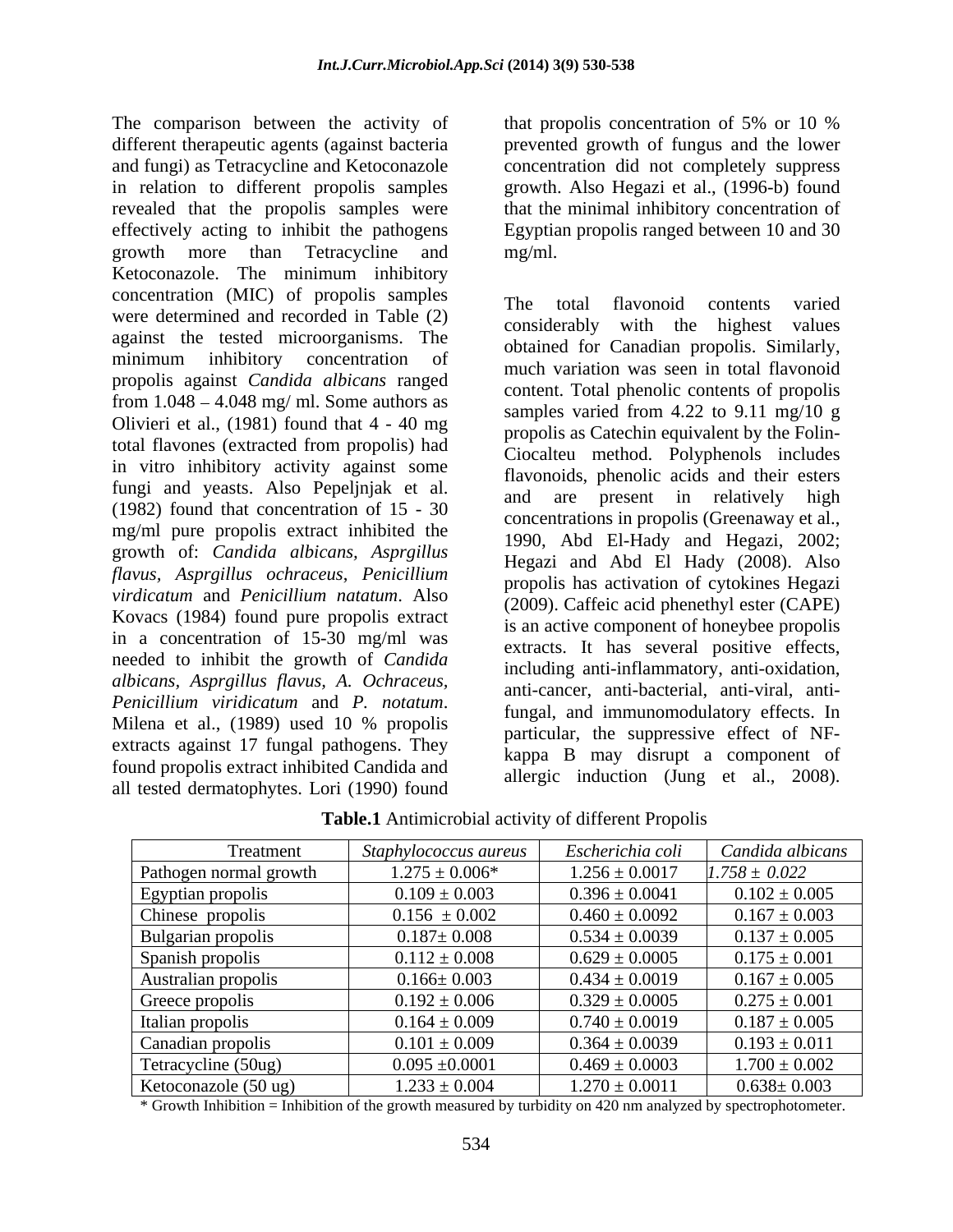| Treatment            | Staphylococcus aureus | Escherichia coli | Candida albicans |
|----------------------|-----------------------|------------------|------------------|
|                      | $---$                 | ------           | $---$            |
| Pathogen normal      |                       |                  |                  |
| <b>growth</b>        |                       |                  |                  |
| Egyptian propolis    | 1.600                 | 1.600            | 1.048            |
| Chinese propolis     | 4.800                 | 2.400            | 1.602            |
| Bulgarian propolis   | 4.900                 | 2.900            | 1.312            |
| Spanish propolis     | 2400*                 | 1.600            | 1.200            |
| Australian propolis  | 2.300                 | 2.700            | 1.408            |
| Greece propolis      | 2.400                 | 1.700            | 1.320            |
| Italian propolis     | 4.600                 | 3.400            | 1.512            |
| Canadian propolis    | 1.400                 | 1.200            | 4.048            |
| Tetracycline (50ug)  | 1.000                 | 1.400            | 6.400            |
| Ketoconazole (50 ug) | 8.400                 | 5.600            | 2.400            |

#### **Table.2** Minimal inhibitory concentration of different propolis samples

\* MIC: Minimal inhibition concentration)

#### **Table.3** Total flavonoids of different propolis samples

| Propolis sample                                                                 | Total flavonoids (mg/10 g propolis) |
|---------------------------------------------------------------------------------|-------------------------------------|
| Egyptian propolis<br>Chinese propolis<br>Bulgarian propolis<br>Spanish propolis |                                     |
|                                                                                 |                                     |
|                                                                                 |                                     |
|                                                                                 |                                     |
|                                                                                 | ״ ה                                 |
|                                                                                 |                                     |
| Australian propolis<br>Greece propolis<br>Italian propolis                      | 8.88                                |
| Canadian propolis                                                               |                                     |

### **References**

- Nour, M.E. (1993): The antimicrobial and antioxidant activity of propolis as a natural honey bee product. 1- The antimicrobial activity of propolis. Bull. Of Fac. Agri. Uni. Cairo, 44 (3): 637-
- Abd El Hady F. K. and A. G. Hegazi (2002): composition, antiviral and antimicrobial activities of East Nile Delta propolis. Z.
- Abd El Fattah M.A.: Hemeida, H.H. and Wollenweber E. (2007): Effect of Abd El-Hady F. K; Hegazi A. G. and Wollenweber E. (2007): Effect of Egyptian Propolis on the Susceptibility of LDL to Oxidative Modification and its Antiviral Activity with Special Emphasis on Chemical Composition. Z. Naturforsch. 62c, 645- 655.
	- 648. Akram, N., A.H. Chaudhary, S. Ahmed., Egyptian propolis: 2- Chemical Hussain, 2013. Isolation of bacteria Naturforsch 57c, 386-394. Veterinary Medicine, 2: 38-46.M.A. Ghuman, G. Nawaz and S. from mastitis affected bovine milk and their antibiogram. European Journal of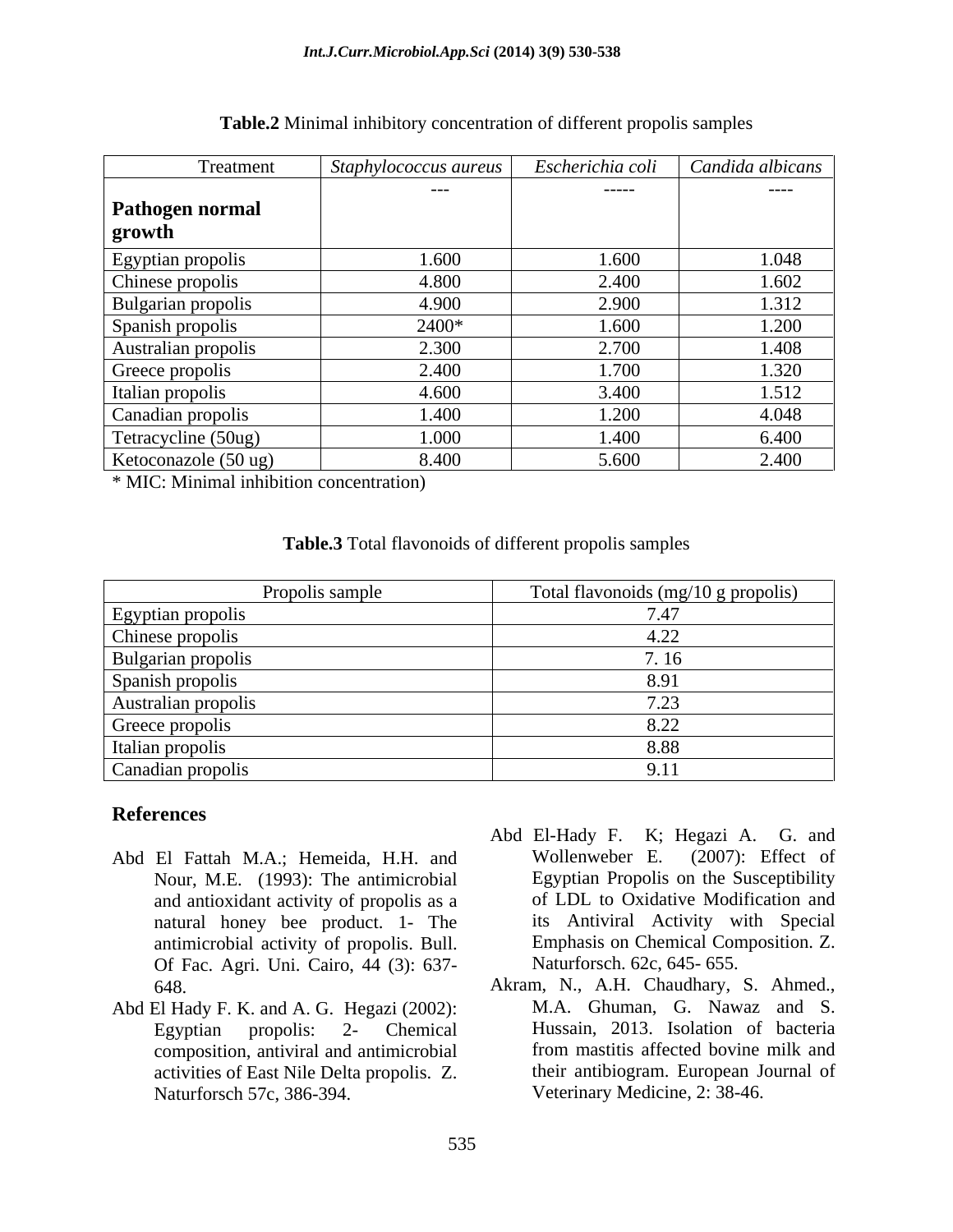- production of human immune cells. Z.
- Bankova V., Dyulgerov A., Popov S., Evstatieva L., Kuleva L., Pureb O.,and Zamjanzan Z. (1992), Propolis in Bulgaria and Mongolia: phenolic compounds and plant origin. Apidologie
- Banskota A.H., Y. Tezuka and S. Kadota. 2001. Recent progress in pharmacological research of propolis. Phytoth. Res., 15: 561-
- Bonvehi J.S., Ventura Coll F. and Escola
- British Pharmacopoeia, (1968): Biological assay of antibiotics PP. 1313-1317. The Pharmaceutical press, London.
- Christov R.; Bankova V; Hegazi, A.G; Abd Chemical composition of Egyptian propolis. Z. Naturforsch. 53c, 197-200. Cornoche Farmaceutiche 24 (2) : 94-
- Cruickshank, R., Duguid, J.P.,Masion,B.P. and Swain, R.H.(1979), Medical Vet. Med. J. Giza 41 (2): 53-56.<br>Microbiology. 12th Churchill Hegazi A. G. and F.K Abd El Hady (2008) Livingstone, Edinbourgh, London and
- Dimov V., N. Ivanovska, N. Manolova, V. Bankova, N. Nikolov and S. Popov, 1991. Immunomodulatory action of propolis. Influence on anti-infectious protection and macrophage function. Apidologie, 22: 155-
- Fan Y, Lu Y, Wang D, Liu J, Song X, Zhang W, Zhao X, Nguyen TL, Hu Y. (2013): immunosuppression induced by Apitherapy, Cairo 8-9th, March, 1997.
- Ansorge S., D.Reinhold and U. Lendeckel. 2003. Finegold, S. M. and Sweeny, E. E. (1961) : New Propolis and some of its constituents down-<br>selective and differential medium for regulate DNA synthesis and inflammatory coagulase positive staphylococci allowing cytokine production but induce TGF-beta1 rapid growth and strain differnation. J. selective and differential medium for Bacteriol. 81 : 636.
	- Naturforsch [C]. 58(7-8):580-9. Frenkel, K.; Wei, H.; Bhimani, R.; Ye, J.; Zadunaisky, J. A.; Huang, M.T.; Ferraro, T.; Conney, A. H. and Grunberger, D. (1993): Inhibition of tumor promoter mediated processes in mouse skin and bovine lens by caffeic acid phenethyl ester. Cancer Res. 53 (6): 1255-1261.
	- 23, 79-85.<br>
	Ghisalberti, E.L.; Jefferise, P.R.; Lanteri, R. and S. Kadata, 2001 Ghisalberti, E.L.; Jefferise, P.R.; Lanteri, R. and Matisons, J. (1978): Constituents of propolis. Experientia, 34 (2): 157-158.
	- 571. O. Ancheta, N. Merino, A. Gonzales and C. Jorda R. (1994), The composition, propolis extract on carbon tetrachlorideactive componentsand bacteriostatic induced liver injury in rats. Phytoth. Res., 9: activity of propolis in dietetics. 114-117. Gonzales R., I. Corcho, D. Remirez, S. Rodriguez, Pascual, 1995. Hepatoprotective effects of 114-117.
	- JAOCCS 71, 529-532. Greenaway W., Scaysbrook T. and Whatley F.R.S. (1987), The analysis of bud exudate of Populus x euramericana, and propolis, by GC/ MS. Proc. R. Soc.Lond. B 232, 249-272.
	- El-Hady, F.K. and Popov S. (1998), Thenoile Composition of bud exudates of Populus deltoides. Z. Greenaway W., English S. and Whatley F.R.S. (1990), Phenolic Composition of bud exudates of Populus deltoides. Z. Naturforsch. 45c, 587- 593.
	- 96. (1993) : Studies on some aspects of antiviral Hegazi A. G.,El Berdiny, F.; El Assily,S.; Khashabah, E.; Hassan, N. and Popov, S. activity. 1- Influence of propolis on NDV. Vet. Med. J. Giza 41 (2): 53-56.
	- New York. the Use of Propolis in Ethnomedicine, 79- Hegazi A. G. and F.K Abd El Hady (2008) Egyptian propolis in Scientific Evidence of 119,ISBN: 978-81-7895-357-1 Editors: Nada Oršolić and Ivan Bašić Transworld Research Network 37/661 (2), Fort P.O., Trivandrum- 695 023, Kerala, India.
	- 162. cytokines Part II. Apitherapy Review, Issue Hegazi A. G. (2009-b): Propolis in correlation to 4.
	- Effect of epimedium polysaccharide-propolis<br>
	Flavone immunopotentiator on propolis. International Symposium On flavone immunopotentiator on propolis. International Symposium On Hegazi A.G. and Faten, K. Abd El Hady. (1997): Chemical and biological studies of Egyptian propolis. International Symposium On Apitherapy, Cairo 8-9th, March, 1997.
	- cyclophosphamide in chickens. Cell Hegazi A.G.; Kawther Y. Awadalla and S.M. Immunol. 281(1):37-43. Mansour. (1997): Influence of honey and propolis on Rift Valley Fever Virus.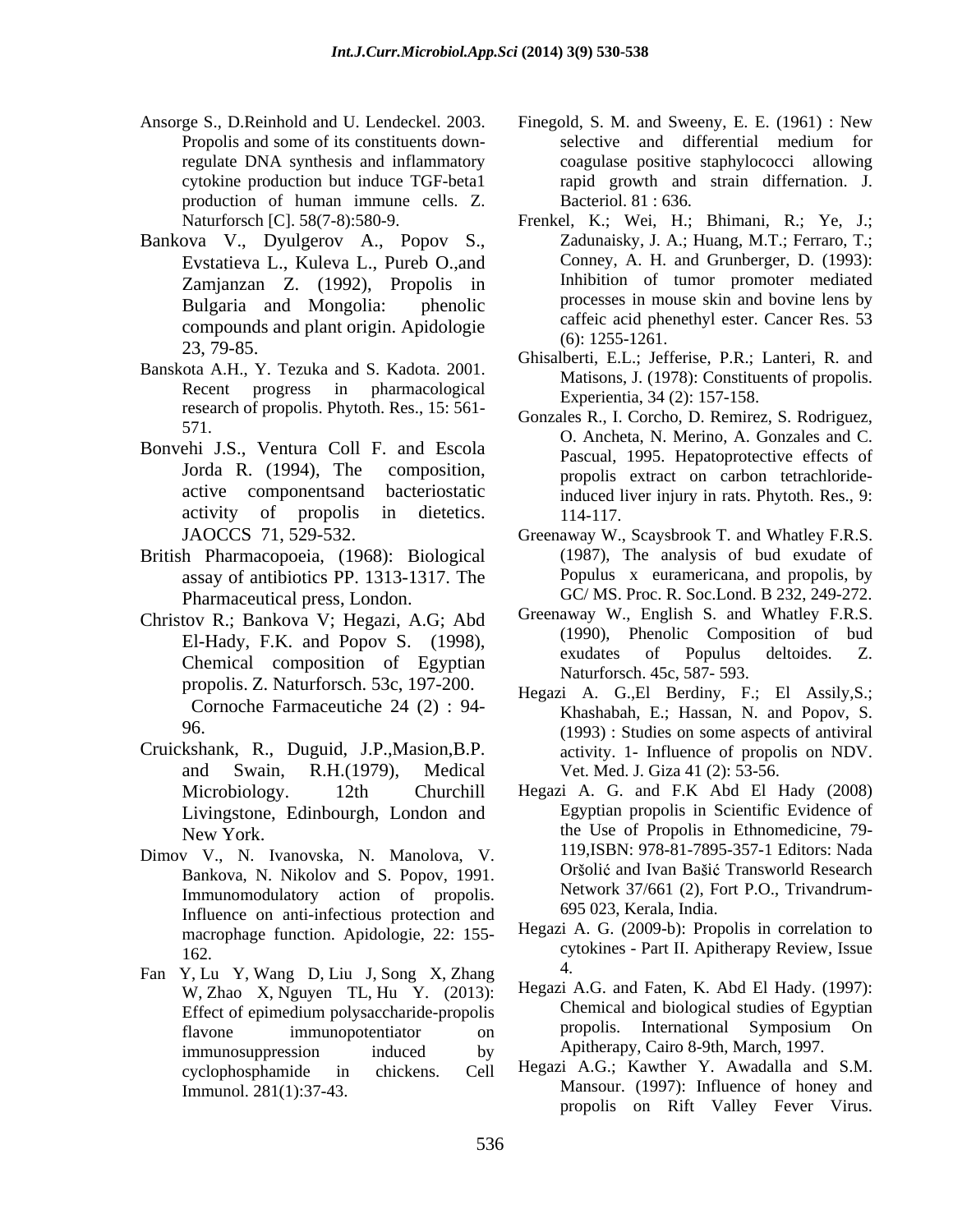International Symposium On Apitherapy, Cairo 8-9th, March, 1997.

- Informed 5:5, 22 23, 6: 723-28.
- Hegazi A.G. Fatma A. Abd Raboh; Nahla Ramzy, Dalia Shaban and Doha Y. Khader (2013): Bee venom and propolis as new treatment modality in patients with localized plaque
- Hegazi, A. G., Faten K. Abd El Hady and F. A..M. Abd Allah (2000) Chemical composition and Z. Naturforsch. 55c, 71-75.
- Hegazi A.G., Abdou A. M. and Fyrouz Abd immune response against Newcastle Disease Vaccine. British Journal of Poultry Sciences 1(3): 25-30.
- Hegazi A.G, Abdou A. M. and Abd Allah F. (2014): Antimicrobial Activity of Propolis on the Bacterial Causes of Mastitis. Life Science
- Hegazi, A. G. and F. K. Abd El Hady. (2001): Serv Bull;124. Egyptian propolis: 1- Antimicrobial activity and chemical composition of Upper Egypt propolis. Z. Naturforsch 56c, 82-88.
- Hegazi, A. G. and F. K. Abd El Hady. (2002): Egyptian propolis: 3- Antioxidant, unerapeutic activity. Applologue 20, 83-99. composition of propolis from reclaimed land. Z. Naturforsch 57c, 395-402.
- Hegazi, A.G.; F.A. El Miniawy Abd El Hady (1996) : Influence of administration of propolis. Meheszet.  $32(6)$ : 10-11.<br>
on chicken, immune status, Equation L of Meresta, L, and Meresta, T. (1983): Research on chicken immune status. Egyptian J. of
- Hegazi, A. G. and F. K. Abd El Hady (1994) :Influence of propolis on immune response of chicken vaccinated with Newcastle disease
- Hegazi A.G.; Nagia Z. Moharm; Fyrouz Abd Allah; honeys in relation to some bee products.
- Hegazi A. G., Faten K. Abd El Hady and Shalaby 3).: 221-228 H. A. (2007): An in vitro effect of propolis on adult worms of Fasciola gigantica. Vet.
- Hegazi, A. G. (1998): Propolis an over view. J. Bee Hegazi A.G. (2012): Medical importance of bee<br>products. ARI BİLİMİ / BEE SCIENCE Hegazi A.G. (2012): Medical importance of bee products. ARI BILIMI / BEE SCIENCE 12(4): 136-146.
	- psoriasis. International J. Med. & Med. Sci. 1(2), 27-33. peroxidation with correlation to its chemical Hegazi A.G. and Faten K. Abd El Hady; K.H. Shaker; Naama Modear and S. Houssin (2012b): Inhibitory effect of Algerian propolison viral, microbial infection and LDH composition. Mellifera, 12 (23), 2-11.
	- antimicrobial activity of European propolis.<br>
	The M.A. Vattuone, 2001. Antioxidant activity<br>
	The Meturforsch 550 71.75 of Argentina propolis extracts. Isla M.I., M.I.N. Moreno, A.R. Sampietro and M.A. Vattuone, 2001. Antioxidant activity of Argentina propolis extracts. J. Ethnopharm, 76: 165 170.
	- Allah (2012a): Egyptian Propolis 9- It's<br>
	Park SG, Seo SK, Lee SW, Lee CM, Kim effect on chicken productivity and<br>immune regnonse equipst Neurogette SK, Jeon YJ, Choi IW (2008). Caffeic acid Jung WK, Lee DY, Choi YH, Yea SS, Choi I, Park SG, Seo SK, Lee SW, Lee CM, Kim SK, Jeon YJ, Choi IW (2008). Caffeic acid phenethyl ester attenuates allergic airway inflammation and hyperresponsiveness in murine model of ovalbumin- induced asthma. Life Sci. 26; 82 (13- 14): 797-805.
	- Journal, 11(5):572-576. beekeeping: Chapter 5: propolis. FAO Agric Krell R. 1996. Value-added products from Serv Bull; 124.
		- Lori, G. A. (1990) : Fungicidal effect of propolis in bovine dermatomycosis. Industria
		- Marcucci M. C.(1995), Propolis: Chemical composition, biological properties and therapeutic activity. Apidologie 26, 83-99.
	- antimicrobial activity and chemical  $Markn$ antimicrobial activity and chemical  $Markn$ Markham K.R., Mitchel K.A., Wilkins A.L., Daldy J. and Lu Y. (1996),HPLC and GC/MS of the major organic constituents in New Zealand propolis. Phytochemistry 42, 205-211. Meheszet. 32 (6) : 10-11.
	- Immunol.3 (1) : 111-116. Example 1 on in vitro antibacterial activity of propolis Meresta, L. and Meresta, T. (1983): extracts. Bulletin of the veterinary Institute in pulawy 25 (1-4) 12-14.
	- virus. J. Immunology 1 : 92-97. Fungistatic effect of propolis. Folia Milena , L.; A. Leifertova abd I. Baloun (1989) : Pharm. Univ. Carol. 13 : 29- 44.
	- M.S. Nour and A.M.Khair (2002): Popova M., Silici S., Kaftanoglu O. and Bankova Antibacterial activity of different Egyptian V.2005: Antibacterial activity of Turkish .Egypt. J. Vet. Sci. 36: 31-42. chemical composition. Phytomedicine 12, ( propolis and its qualitative and quantitative 3),: 221-228
	- Parasit. 144: 279 286. Pepeljniak, S.; Jalsenjak, and Maysinger,D. (1982 ) : Inhibition of growth and biosynthesis of ochratoxin A in